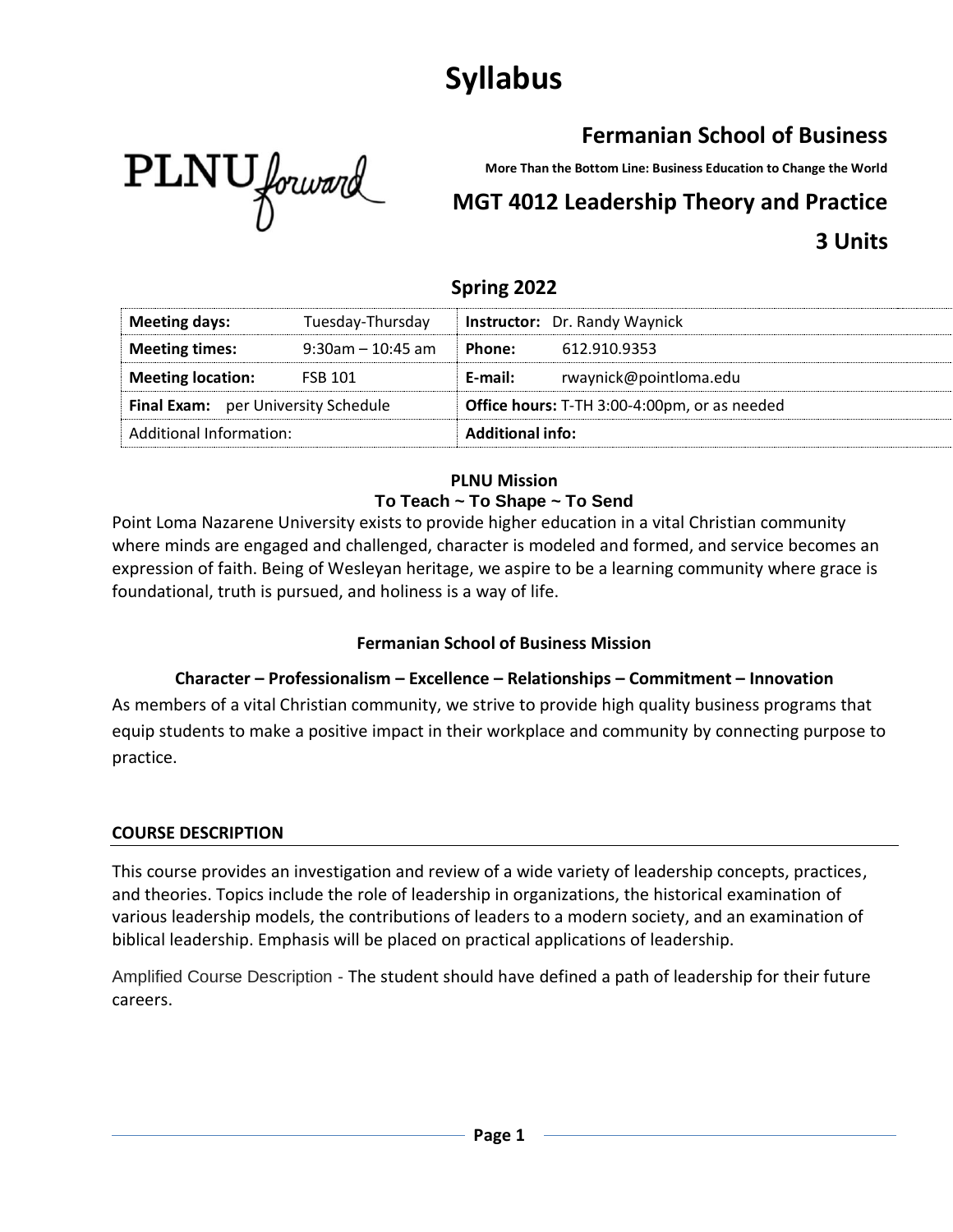#### **COURSE LEARNING OUTCOMES**

- 1. Explain leadership concepts, practices and theories (PLO 1 & F1).
- 2. Analyze traits and behaviors of effective leaders (PLO F1).
- 3. Determine how to effectively address ethical dilemmas from a leadership perspective (PLO 4).
- 4. Demonstrate effective communication through written means (PLO 3).
- 5. Collaborate in a team to complete projects on leadership (PLO 5).

#### **EXPECTATIONS**

- Students are expected to think and act like leaders.
- Leaders/Students are required to be active and participate in all class discussions and exercises.
- Leaders/Students are required to be prepared and on time.
- Leaders/Students are required to be respectful to fellow leaders.
- Students are expected to not us any devices in class during lectures.

#### **COURSE CREDIT HOUR INFORMATION**

In the interest of providing sufficient time to accomplish the stated Course Learning Outcomes, this class meets the PLNU credit hour policy for a 3-unit class delivered over 16 weeks. Specific details about how the class meets the credit hour requirement can be provided upon request.

#### **REQUIRED TEXT and REQUIRED READING**

Daft, R. L., (2015). The Leadership Experience, 7th. Cengage Learning Stamford, CT.

Marquet, L. David., (2012). Turn The Ship Around, Penguin Random House. New York, NY.

Yancy, Philip., (2001). Soul Survivor, Doubleday, Colorado Springs, Co.

Various articles as assigned.

#### **ASSESSMENT AND GRADING**

#### Grading will be based on the following activities:

| Activity                                               | Points |
|--------------------------------------------------------|--------|
| Profile in Leadership Presentation                     | I50    |
| Individual Weekly Topic Reflection (10 pts x 14 weeks) | 140    |
| Weekly Chapter Quiz (20 pts x 13 weeks)                | 260    |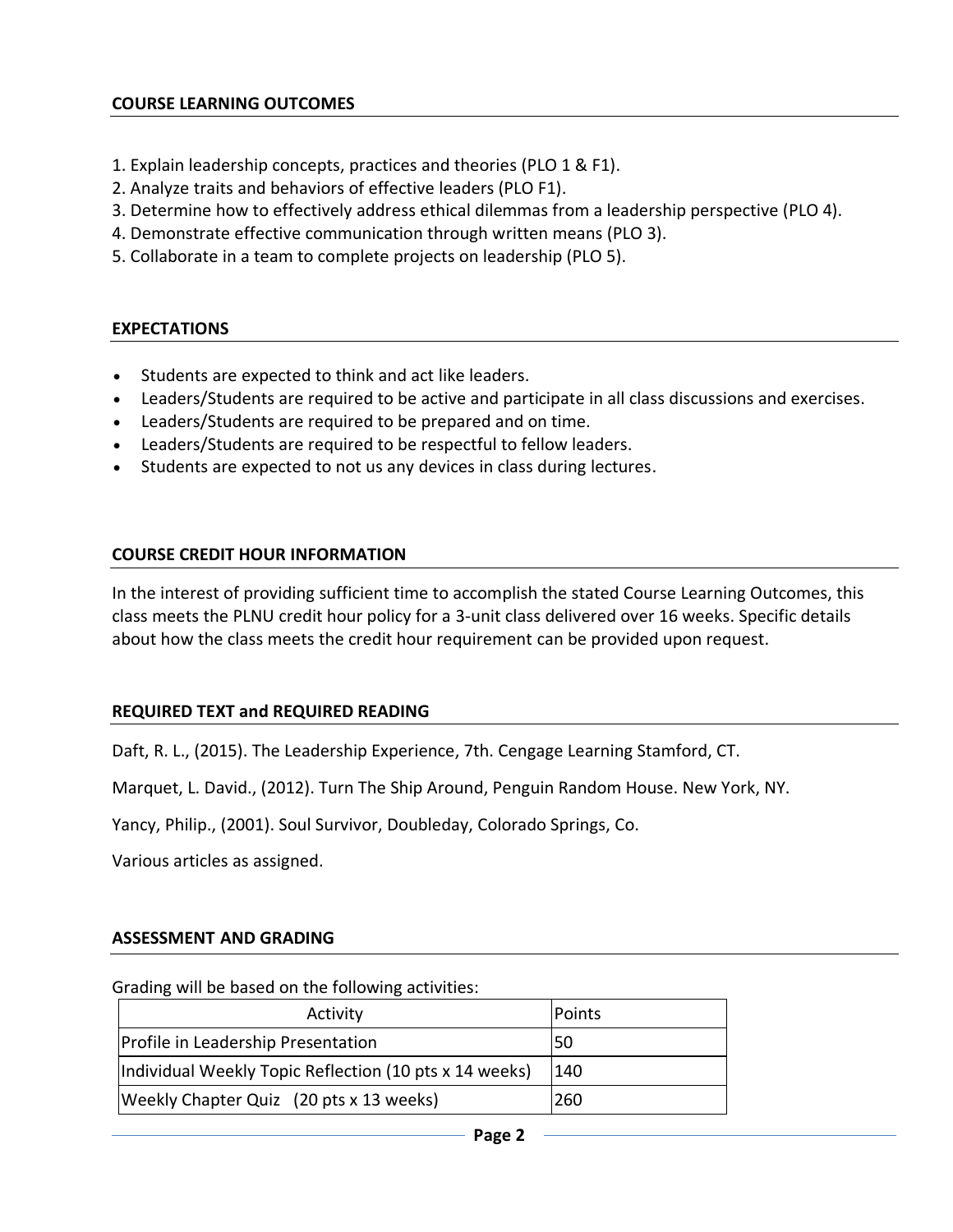| Group Activity - (10 pts x 12 weeks) | 120  |
|--------------------------------------|------|
| Reading Guide (10 x 13 weeks)        | 130  |
| Midterm Exam                         | 100  |
| Turn The Ship Around                 | 50   |
| <b>Final Exam</b>                    | 100  |
| Group Project                        | 50   |
| Total Points                         | 1000 |

#### **GRADING SCALE**

| $A = 93 - 100\%$ | $A = 92 - 90%$ |                |
|------------------|----------------|----------------|
| $B + = 87 - 89%$ | B=83-86%       | B-=80-82%      |
| $C_{+}=77-79%$   | $C = 73 - 76%$ | $C = 70 - 72%$ |
| $D+=67-69%$      | D=63-66%       | $D = 60 - 62%$ |
| $F = 0.59%$      |                |                |

#### **INCOMPLETES AND LATE ASSIGNMENTS**

All assignments are to be submitted/turned in by the beginning of the class session when they are due—including assignments posted in Canvas. Incompletes will only be assigned in extremely unusual circumstances.

#### **SPIRITUAL CARE**

Please be aware PLNU strives to be a place where you grow as whole persons. To this end, we provide resources for our students to encounter God and grow in their Christian faith.

If students have questions, a desire to meet with the chaplain or have prayer requests you can contact the [Office of Spiritual Development](https://www.pointloma.edu/offices/spiritual-development)

#### **PLNU COPYRIGHT POLICY**

Point Loma Nazarene University, as a non-profit educational institution, is entitled by law to use materials protected by the US Copyright Act for classroom education. Any use of those materials outside the class may violate the law.

#### **PLNU ACADEMIC HONESTY POLICY**

Students should demonstrate academic honesty by doing original work and by giving appropriate credit to the ideas of others. Academic dishonesty is the act of presenting information, ideas, and/or concepts as one's own when in reality they are the results of another person's creativity and effort. A faculty member who believes a situation involving academic dishonesty has been detected may assign a failing grade for that assignment or examination, or, depending on the seriousness of the offense, for the course. Faculty should follow and students may appeal using the procedure in the university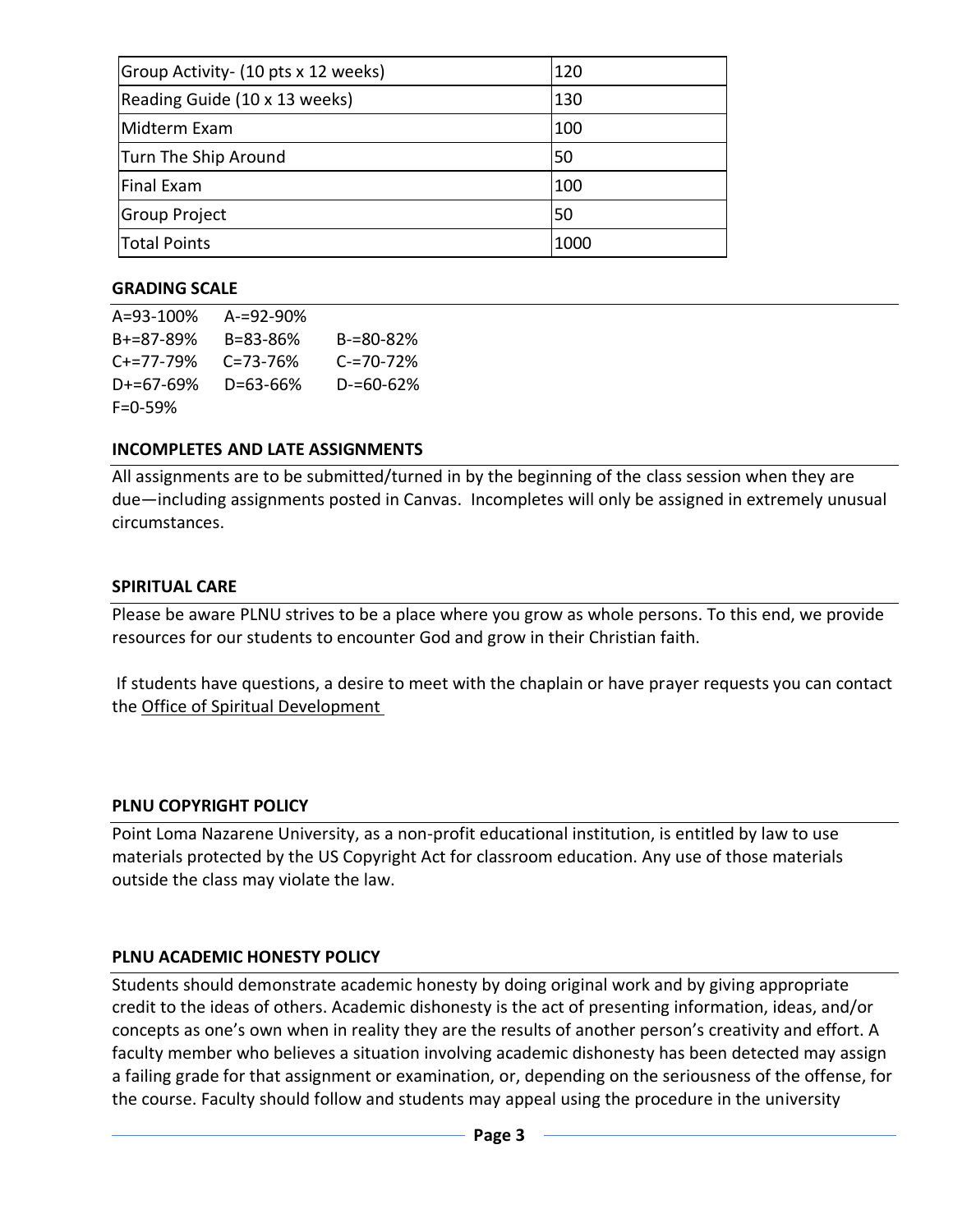Catalog. See [Academic Policies](http://www.pointloma.edu/experience/academics/catalogs/undergraduate-catalog/point-loma-education/academic-policies) for definitions of kinds of academic dishonesty and for further policy information.

### **PLNU ACADEMIC ACCOMMODATIONS POLICY**

PLNU is committed to providing equal opportunity for participation in all its programs, services, and activities. Students with disabilities may request course-related accommodations by contacting the Educational Access Center (EAC), located in the Bond Academic Center [\(EAC@pointloma.edu](mailto:EAC@pointloma.edu) or 619- 849-2486). Once a student's eligibility for an accommodation has been determined, the EAC will issue an academic accommodation plan ("AP") to all faculty who teach courses in which the student is enrolled each semester.

PLNU highly recommends that students speak with their professors during the first two weeks of each semester/term about the implementation of their AP in that particular course and/or if they do not wish to utilize some or all of the elements of their AP in that course.

Students who need accommodations for a disability should contact the EAC as early as possible (i.e., ideally before the beginning of the semester) to assure appropriate accommodations can be provided. It is the student's responsibility to make the first contact with the EAC.

#### **PLNU ATTENDANCE AND PARTICIPATION POLICY**

Regular and punctual attendance at all **synchronous** class sessions is considered essential to optimum academic achievement. If the student is absent for more than 10 percent of class sessions (virtual or face-to-face), the faculty member will issue a written warning of de-enrollment. If the absences exceed 20 percent, the student may be de-enrolled without notice until the university drop date or, after that date, receive the appropriate grade for their work and participation.

#### **USE OF TECHNOLOGY**

In order to be successful in the online environment, you'll need to meet the minimum technology and system requirements; please refer to the *[Technology and System Requirements](https://help.pointloma.edu/TDClient/1808/Portal/KB/ArticleDet?ID=108349)* information. Additionally, students are required to have headphone speakers, microphone, or webcams compatible with their computer available to use for any online or hybrid classes. Please note that any course with online proctored exams require a computer with a camera (tablets are not compatible) to complete exams online.

Problems with technology do not relieve you of the responsibility of participating, turning in your assignments, or completing your class work.

#### **FINAL EXAMINATION POLICY**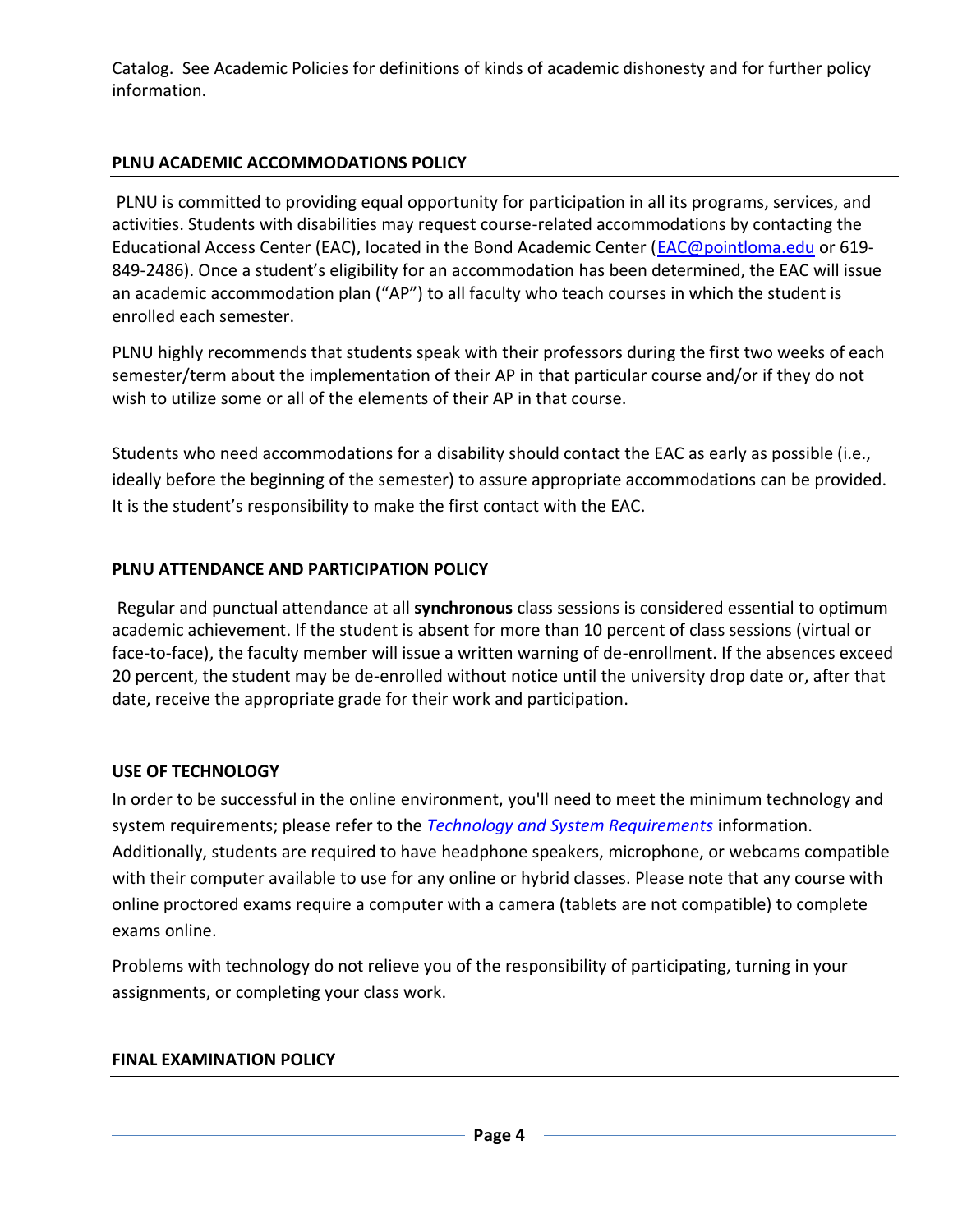Successful completion of this class requires taking the final examination **on its scheduled day**. No requests for early examinations or alternative days will be approved.

## **COURSE SCHEDULE AND ASSIGNMENTS - SPECIFIC REQUIREMENTS/ASSIGNMENTS**

## **1. Profile in Leadership Presentation ( 50pts. )**

Each student will be required to read assigned chapter in Soul Survivor. They will be required to present a 10-minute review of the leader they are assigned. The presentation will be to the class and a quasi-formal approach. Every week two students will be presenting on the same profile of a leader. Their leadership story needs to be translated to the student's real-world experience or a reference for their developing leadership style.

## **2. Weekly Reading Guide (130 pts.)**

Each week the student is required to provide a review the assigned reading material. Students are required to submit hard copy on the Tuesday morning class in person. No late assignment submission will be allowed.

## **3. Quizzes: (280 pts.)**

In order to pass this class you must demonstrate competency with the material found in the text. You must pass with a significant score on the 15-chapter quizzes given over the text material. Please note: Seldom are grades determined by one or two big point totals, positive or negative, but are an accumulation of the body of work over a semester. Such is the case in the working world – seldom does an extraordinary day or a disastrous one make or ruin a career – it is the discipline of doing the best over time that is valued.

## **4. Group Activity (120 pts.)**

Reflections are done by Team, however every team member must, I will be giving special attention to monitoring the submission for inclusion from every team member.

Leadership is not done in a vacuum. Reflections must include each members thoughts and an updating on their current status. Grading is done as a team and the contribution of a single member can be impact the grade of the team. Leadership will ensure all the members of the team contribute to the final result.

## **5. Midterm Exam: (100 pts.)**

Date TBD. Test questions taken from text material. To be administered in class.

## **6. Final Written Group Project/Presentation: (50 pts.)**

TBD. This assignment will be updated and shared with students in advance. Final requirement will be presentation based and involve assigned groups. There will be a peer evaluation for team member contribution to group assignments.

## **7. Final Exam: (100 pts.)**

Given at the end of the course to assess the value added of the material in this course.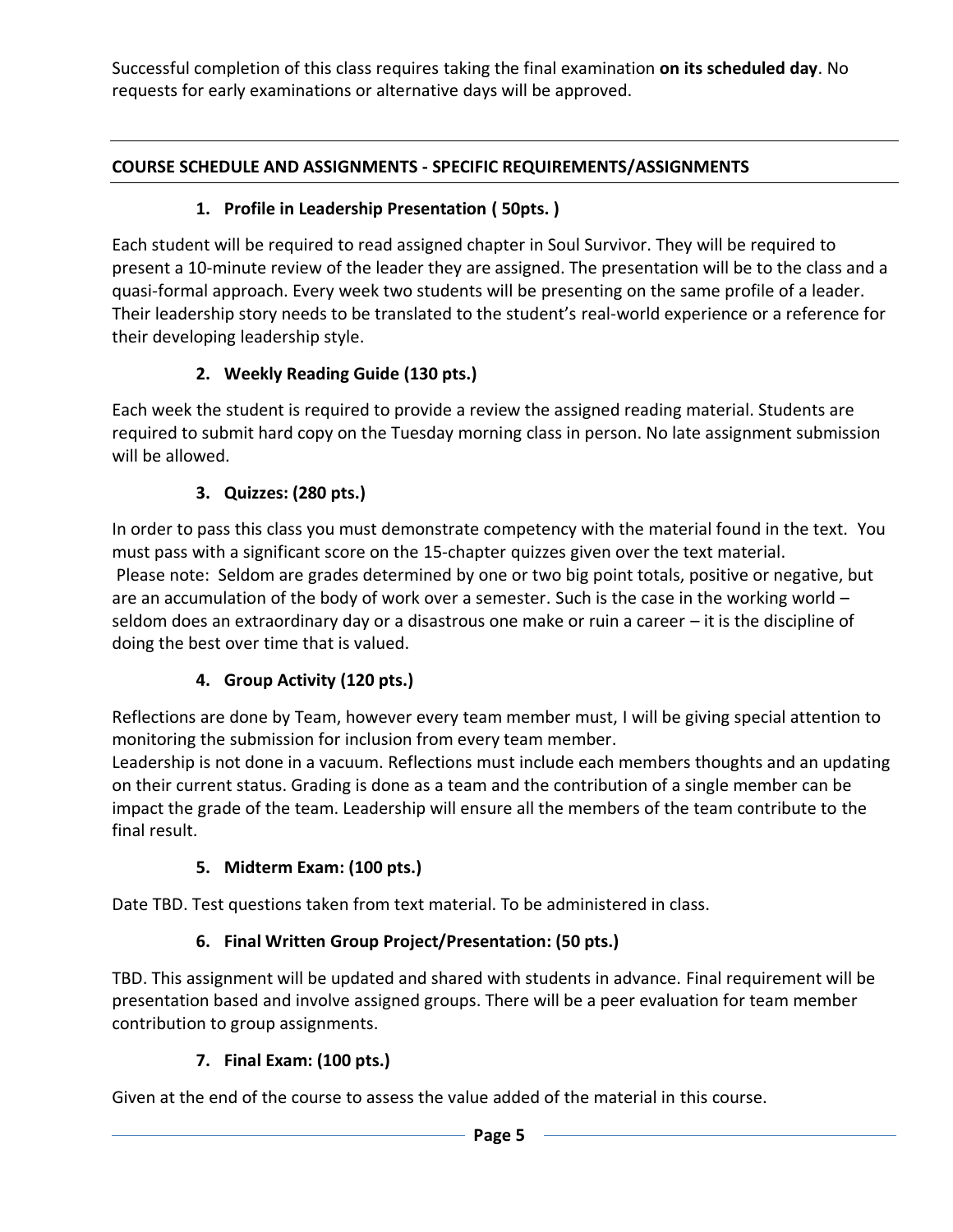#### **Important Note:**

Engagement:

You are expected to come prepared to every class session and to actively participate in class discussions.

You are required to reflect upon and state your current status in relation to:

- The current reading, text and class.
- Comments on the Research presented.
- Activities and Exercises performed in/for class.
- Current status of the reading of the assigned books.
- Status of the Team.

Your approach should be from a leadership perspective – How am I doing? What am I doing? How will this relate to my career?

You may be asked to speak to any issue from the reflections during the next class. You should be prepared to respond. Notes are appropriate but extensive use of notes to answer questions detracts from the response.

Reflections are based upon the material and the work in the class just finished.

You are assigned to a Team for assignments, presentations, and discussion. This is a vital part of this class. Each team member will be awarding points to other team members at the end of the course. This will be a confidential assessment that I will only have access to. You are encouraged to be active and productive in your groups. You overall grade will be impacted by your contribution and participation to your assigned group.

There are no plans for extra credit opportunities to be offered.

Being on time and in attendance will be critical for your grade. There are points attached to being on time and prepared for every class. There will be no excused absences (unless authorized in writing from the University). You will need to have your pc in every class. Unless noted, there are no allowed devices to be opened or utilized during class/lecture.

There should be no leaving or entering the classroom once lecture has begun. Any special circumstances please discuss with me in advance.

#### **COURSE SCHEDULE AND ASSIGNMENTS**

| MGT4012 | Spring 2022 |  |  |  |
|---------|-------------|--|--|--|
|---------|-------------|--|--|--|